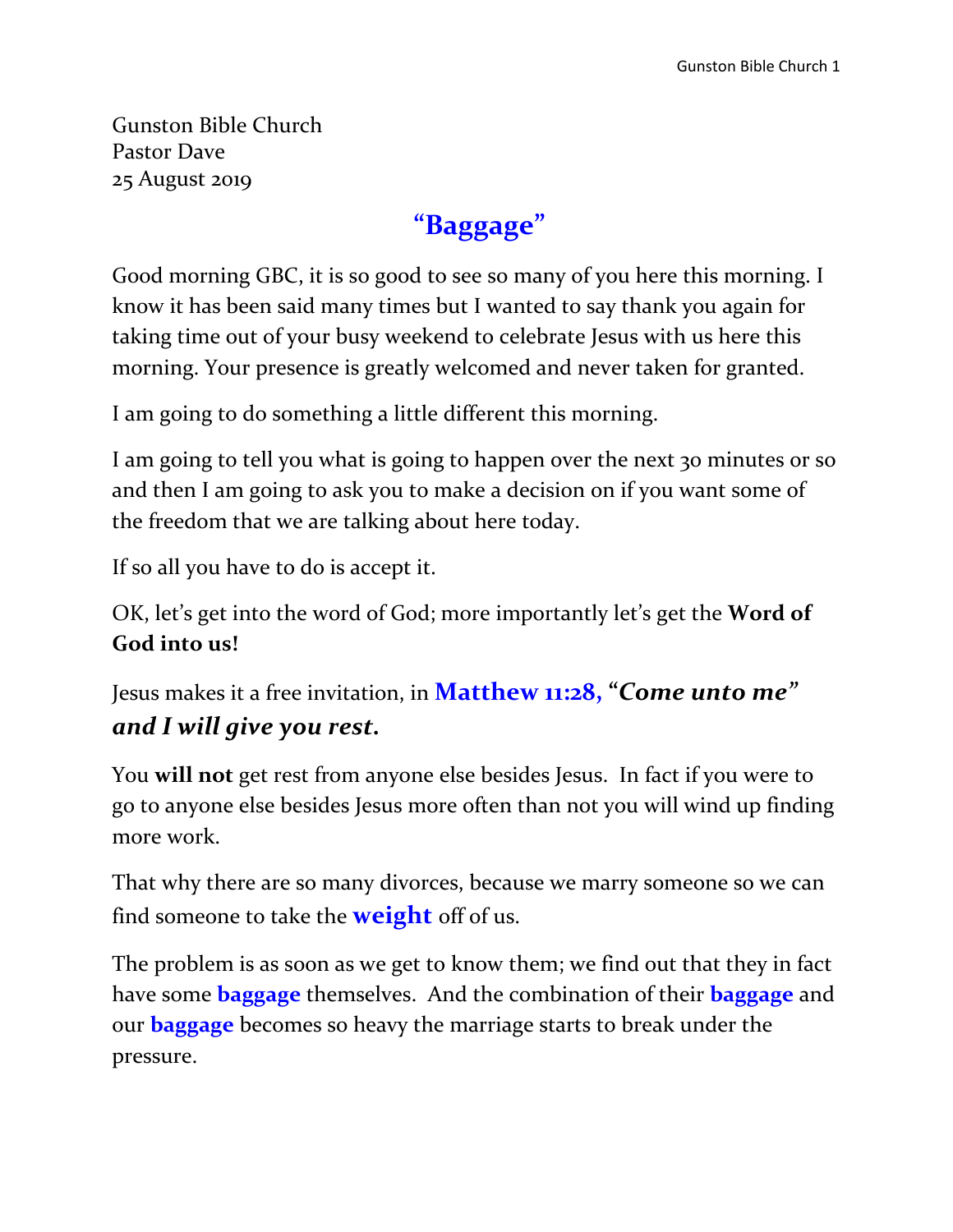It is the combination of **your mess** and **their mess** becomes so heavy that your ship is about to sink.

### It says in **Psalms 55:22,** *"Cast your burdens upon the Lord, and he will sustain you."*

Therefore, if you both would cast your cares on **"Him"** Do you hear what I'm saying?

Ladies listen to me, I don't care how fine you think he is, he may be very easy on the eyes but trust me he has **"Baggage."** Can I get an "AMEN from someone?"

Today we are going to talk about some bags you need to get rid of if you are going to make this journey.

Touch someone and say to them, Pastor Dave is preaching **to you today….**

### **1. The Baggage of SIN**

That's right I said **SIN**, **present** as well as **past** sins.

Sin is a **state**; sins are an act, a conscious decision on our part.

Christ didn't just come too deliver me from my sins.

He came to deliver me from **SIN.** The state of Sin.

To deliver me from the act of sin, without delivering me from the state of sin would be like cutting the fruit of the tree but leaving the tree there.

Many times we just deal with the symptoms of our Sin and ignore the root cause of sin itself.

Do you follow what I'm saying?

The very act of sin will come back unless I let Christ deal with the **state of sin.**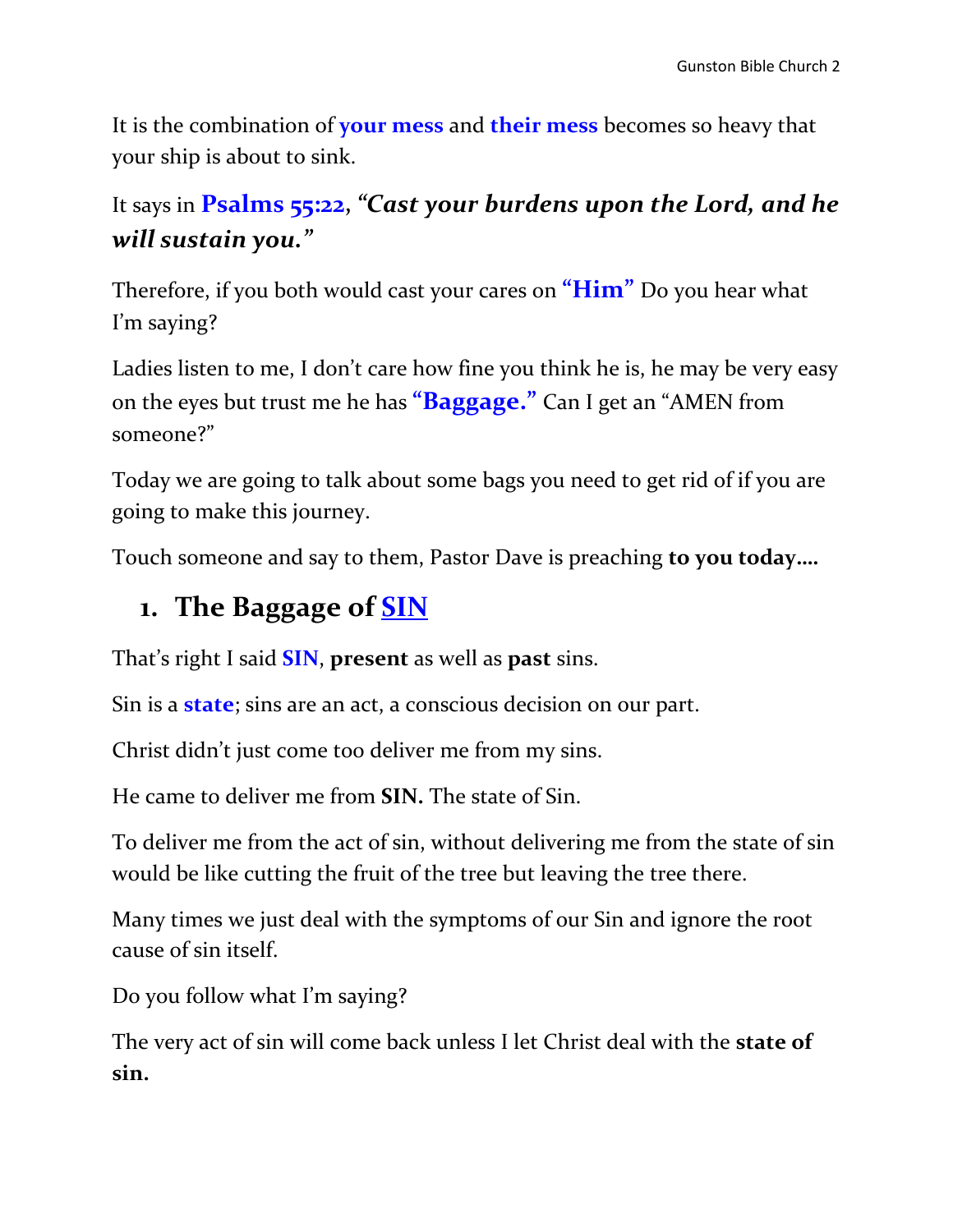Saints remember we are born into sin, no one escapes its curse, we have to figure out how to manage it, and without Christ it is not possible.

The enemy keeps you very aware of the **acts of Sin.** Specifically you past sins, always hanging around you.

#### **1 John 1:8,** *"If we say we have no sin, we deceive ourselves, and the truth is not in us."*

We need to realize that we are new creatures in Christ. Once we have come to that realization we will stop **wrestling with sins of the past**.

Some of you here are not struggling with sins of the past you are struggling with **present sins.**

Issues that are confronting us now, **Secret Sins**, secret issues that break up our fellowship and steal our **peace**.

They stop us from being happy and try to destroy our lives. You are all dressed up but you are still carrying sin.

It's a heavy baggage; its weight slows you down.

It is a bad habit, (weight) It's a weakness, (weight) It's a secret conversation, (weight) It's a wondering eye on the internet when no one is looking, (weight)

Look to your neighbor and ask them what's in your bag?

### **The Baggage of Sin.**

It undermines **relationships**, It destroys **marriages**, It destroys **homes**, It disrupts **peace**.

**The Baggage of Sin.**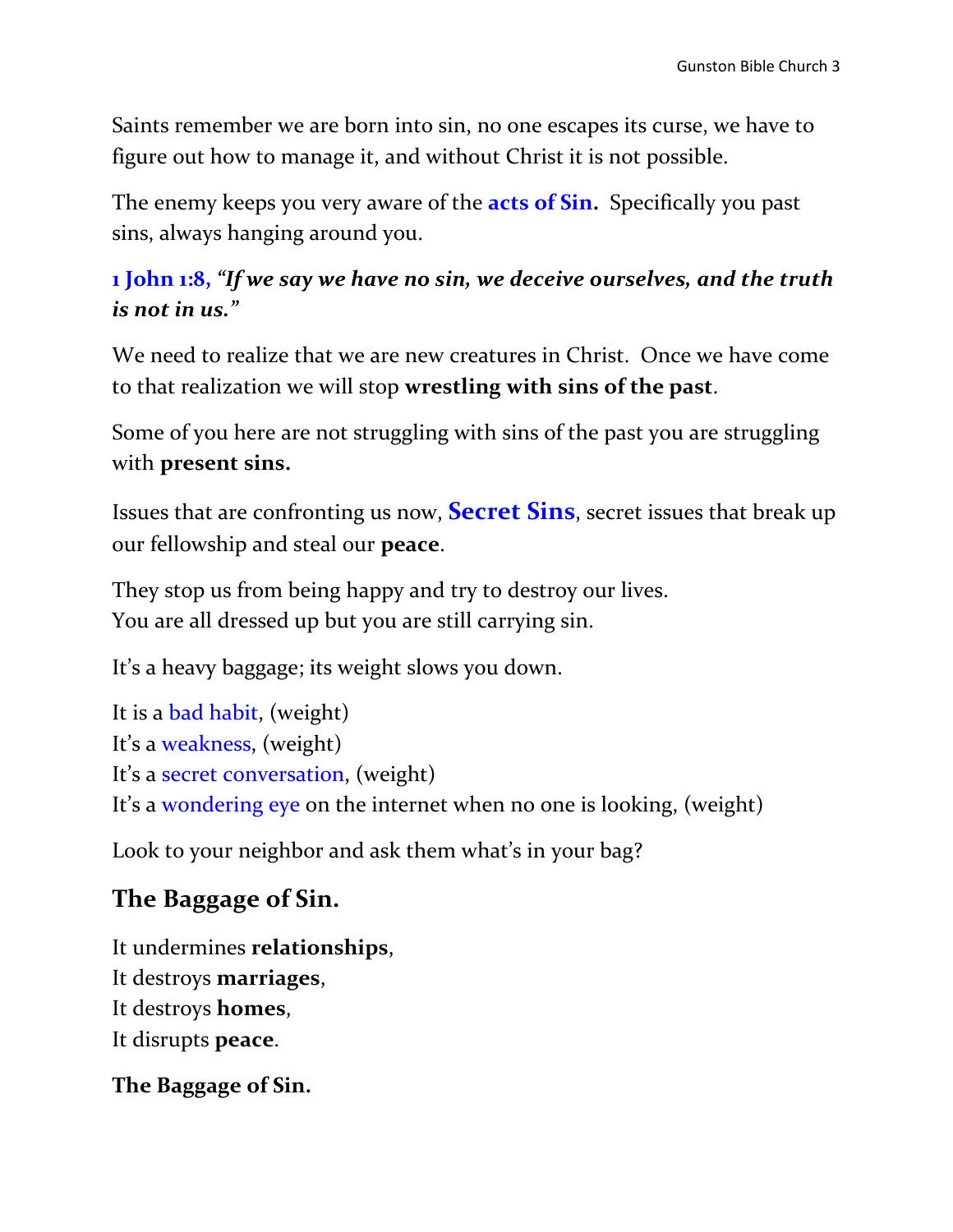We may come to church, but never get rid of our **past**; we carry the baggage of sin with us no matter where we go.

There is another aspect to this sin, baggage, called future sins, the "Curiosity" the "What  $if's"$ 

Future sins haunt you, plaguing you. **"Secret Sins"**

#### **Psalms 90:8,** *"You have set our iniquities before you, our secret sins in the light of your presence."*

You're dealing with that and then here come **something else.** Now you have more on top of you, and you place this on top of your sins, that you are still carrying.

### **2. The Baggage of Guilt.**

It's the feeling, I wish I hadn't. It's a heavy weight. It's full of secret apologies, its heavy. **Guilt**, The saying if I had to do it all over again, I would have never done it… How many countless times have you said that?

The problem is it has been done and now you carry it with you.

#### **Guilt, the baggage of Guilt.**

Working on all kinds of committees within the church and yet still carrying this bag of Guilt.

You put up a good front, you look good and come to the altar, and you spend your time in church doing what church folks do.

The problem is they don't see the weight of guilt you carry with you.

However over the span of your life people start looking a little deeper, finding a whole lot of stuff in your bags.

Have you ever bought a suitcase and it turned out it had more pockets and secret compartments that you thought it did?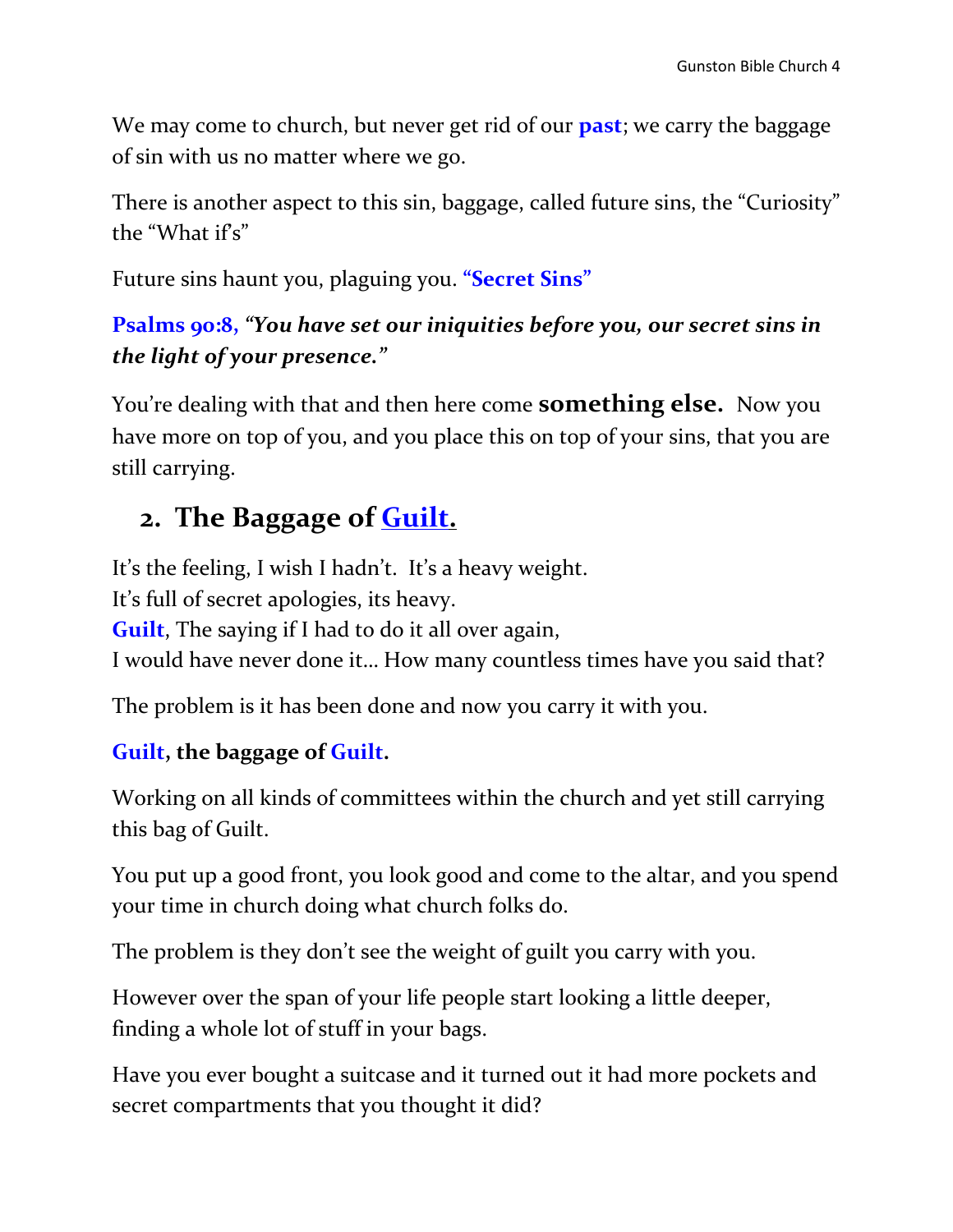Then you look down inside and say I didn't know this was a compartment way down here.

#### **Romans 5:1,** *"Therefore, since we have been justified by faith, we have peace with God through our Lord Jesus Christ."*

You can almost hear it being said, **"I didn't know that when you got older you would start acting like this or that."**

I didn't know that you were going to **let yourself go**, or I didn't know that you were going to put on that much weight….

Now you start to notice you have a whole lot of stuff down in this bag.

#### You have a **bag full of guilt.**

#### **Living with guilt will cause you to have mood swings!**

Guilt will keep you from enjoying the presence of the Lord.

And because you carry this **heavy bag** of guilt around with you everywhere, you act out in **anger** with people.

You **get mad** at people and get an attitude because you have a **lot of guilt.**

Sometimes you spend all your time trying to impress someone with how nice you are because you are carrying so much **Sin** and **Guilt**.

This is why the church, in and of itself does not work.

I know what you are thinking, you are thinking, Pastor David what do you mean by that?

#### **I mean the Church apart from Christ just makes guilty people guiltier.**

Why do I say that? It's because Church People are the worst at it, they don't tell the truth.

Because Church people act like they have no bags, so what you're doing is trying to hide your bags.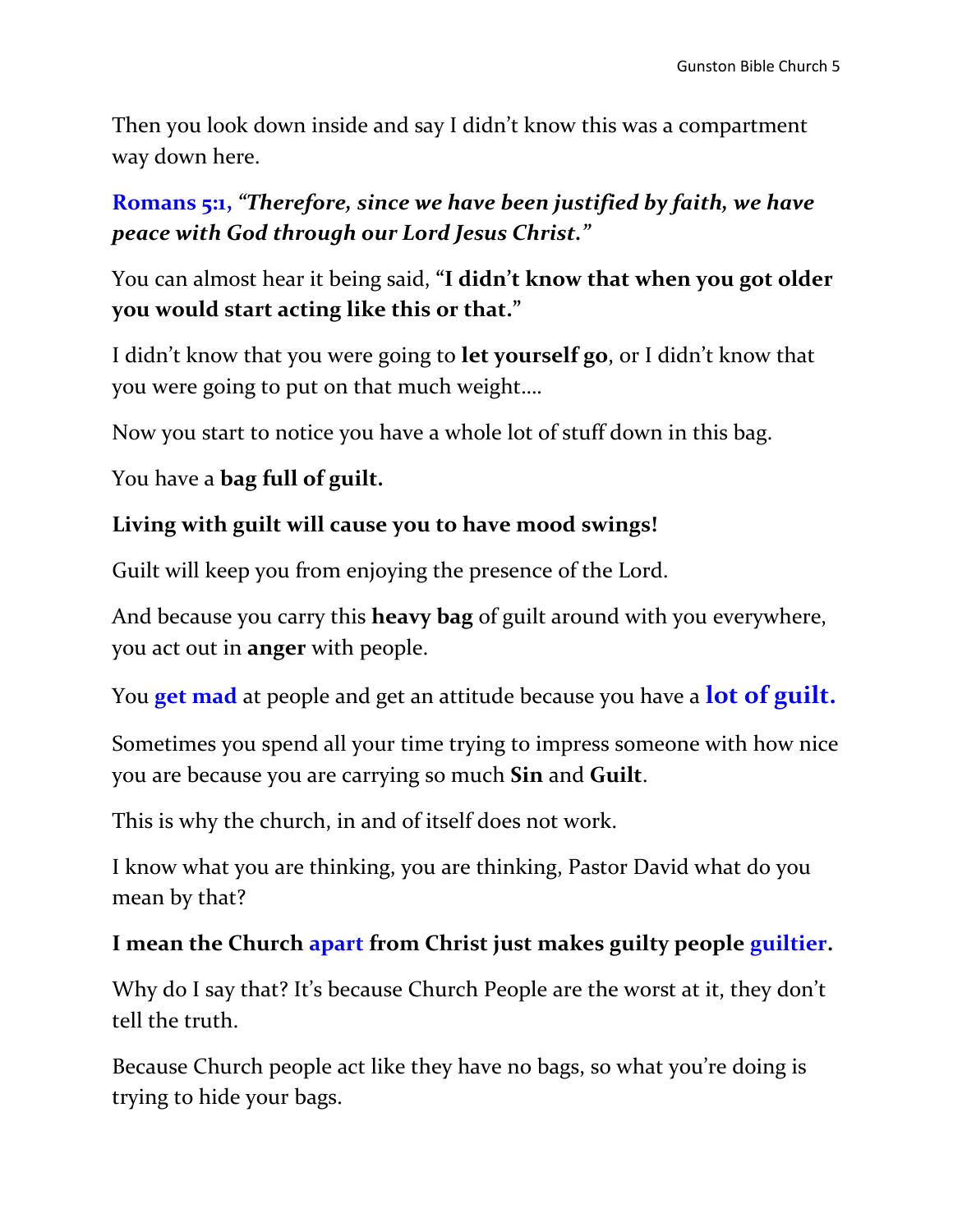You say who me, No **praise the Lord**, I'm find I'm blessed, how are you doing?

What happens is you need to be real; you need to come to a place when you say I'm sick of all this stuff.

I've got stuff on the left side and the right side. I am sick and tired of being sick and tired. I am tired of **carrying all this stuff.**

#### **Romans 8:1,** *"There is therefore now no condemnation for those who are in Christ Jesus."*

You take another smaller bag on your shoulder.

### **3. The Bag of Pride.**

This is the bag that will not let admit that you have anything wrong with you.

This is how far you will go to protect your **image**, your **reputation**, your image, your **name**.

This is a bag filled with what people **think of you.**

You carry this bag of pride, this is a small bag, you can hide it, so **nobody will even know** you have it.

It will **never be brought up** during a conversation it can be your own little **secret issue.** 

It will be why you do certain things and why you don't do others.

It is the Bag of Pride… **arrogance**, **self-righteousness**.

Pride is a little bag, but make no mistake about it, it is a very **lethal bag.** 

This is the bag that **God hates** more than the other bags; he even hates the look of this bag.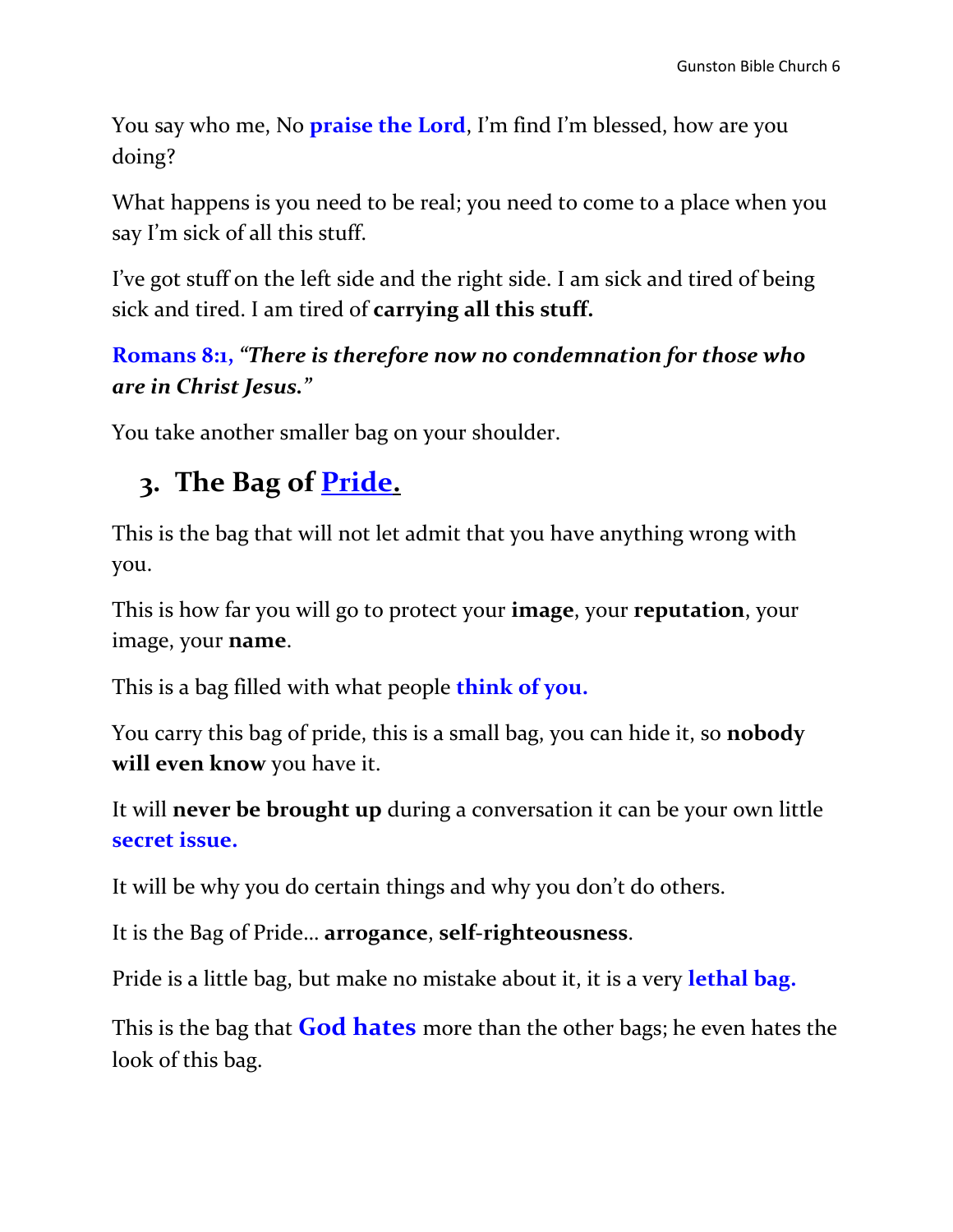#### **James 4:6,** *"But he gives more grace. Therefore it says, "God opposes the proud but gives grace to the humble."*

This is a bag we **hide** all the time…

This is the Bag of Pride, which will make you **belittle** other people to make **yourself look better…**

#### **Am I preaching to anyone today?**

This bag is a cancer, as it can get ahold of you and destroy you if not checked.

We were talking in Wednesday night service this week about why so many people didn't head Gods word but continued to go against him, and Walt replied its simple they need to Let go and let God!

That's what we need to do here as well, Let it go and give it to God.

This is the bag that will make you take the credit for what other people did.

It's a **"get over"** bag. It's a small bag but don't be fooled it is **very heavy…**

It is a bag of **any cost**, a bag of **whatever it takes** in order to look good even if I have to **lie** or **slander** your name and reputation or take credit for your work.

This is the Bag of pride that **stops** me from a **real relationship** that stops me from **real intimacy**.

I don't want you to know who I really am bag. As stated earlier, this is a small bag but **very heavy.**

It is so heavy because it comes with the weight of having to impress you **all the time.**

To perform for you, this is a performance bag, but it's got a lot of weight behind it.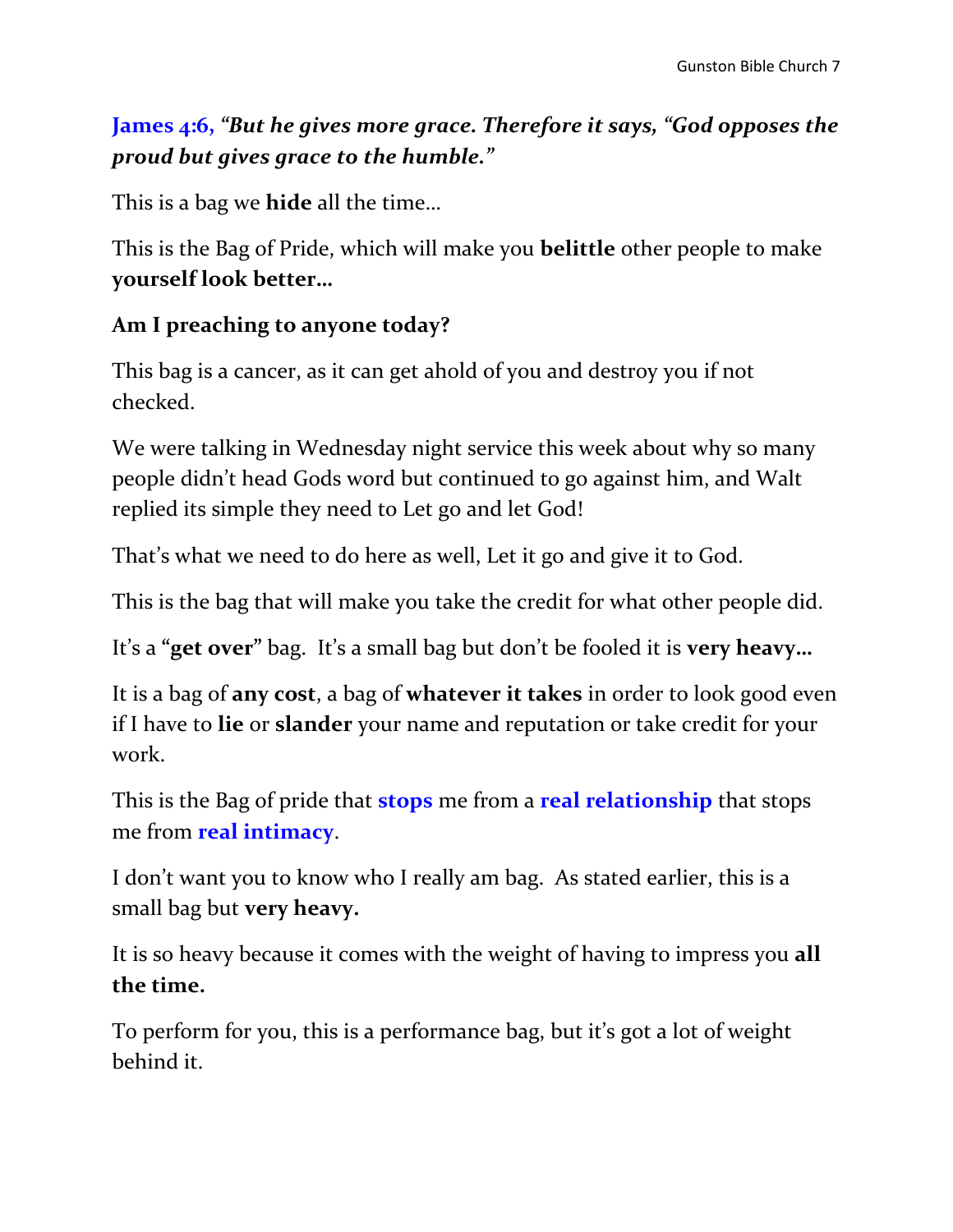It **doesn't matter** how much it cost, in order for me to look good, because me looking good is **all that matters.**

Pride tells you it is not important to be good it is just important to Look good.

It is a heavy bag and a lot to carry but I have to carry it because without it I don't know who I would be.

I don't know who I would be without the **SIN**, without the **GUILT**, without the **PRIDE**.

I've had this bag for years, it's part of me, it is who I am.

My parents had it… My family had it… I live in it.

I have to carry it around in order to protect our **family name.** 

The bags start to weigh me down. If I only had to carry them just a little while that would be different, but I carry them everywhere.

When I have to run... they pull me down, they keep me back from where I want to be…

#### **Proverbs 16:18,** *"Pride goes before destruction, and a haughty spirit before a fall."*

**Saints listen to me...** It makes it hard to run, because I'm carrying such a heavy load.

It's a heavy load and the people I am running with are not supporting the load with me, **I'm supporting all this baggage myself…**

I'm running but I'm **falling behind**… And now when I fall behind it makes me **angry**, it makes me **bitter** because I am carry too much weight to be at my best.

**I'm weary…** I'm tired and I'm starting to get a little older and I wonder who would I be without all this junk? Without all this baggage.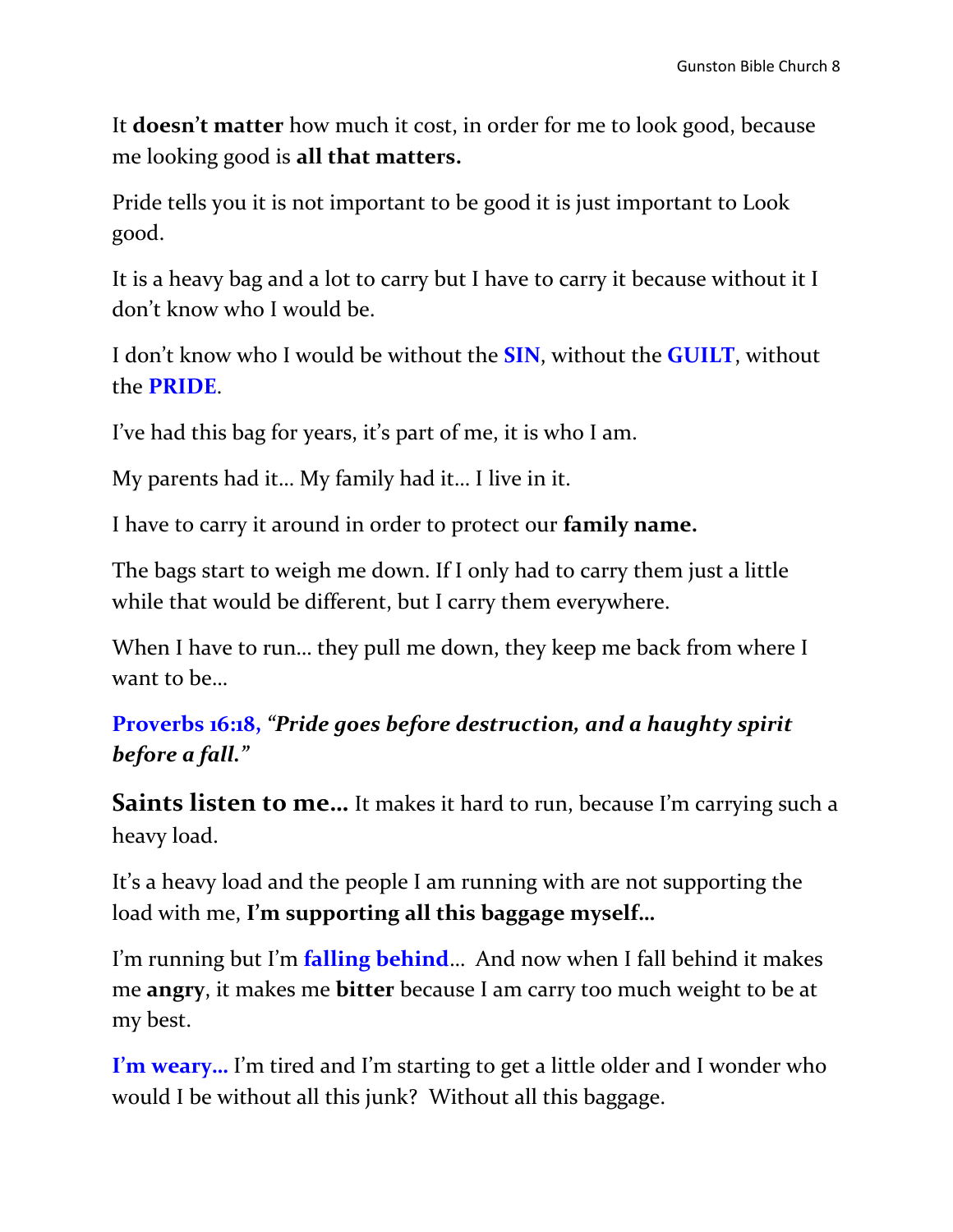I wonder how much faster I would be if I didn't have to haul all this stuff around…

I've got too many bags on me.

Look to the person sitting to your right and say you've got too many bags on you too.

You are dealing with too many issues.

- $\checkmark$  It is eating up your **joy**.
- It is consuming your **blessings**
- It is taking away your **peace**
- Its **wearing** you down
- It's a **heavy load** to carry around
- You can't **love right**
- You can't **praise right**

Pride keeps you from repenting, because if you did that could get rid of this bag.

You have far too many bags. And now you add one more bag on your shoulder.

This bag is unusual bag it's different from the rest, this is;

# **4. The Baggage of my Dreams.**

This bag is **not a sin**, it's not so much a weight, or a curse, and this is the weight of being a dreamer.

This is the baggage of my dreams. It also stops me from ever being satisfied.

It is starting to get heavy because I dream so much bigger than life.

I **could be** happy here but my dreams are so much bigger than my reality.

It is the baggage of dreams.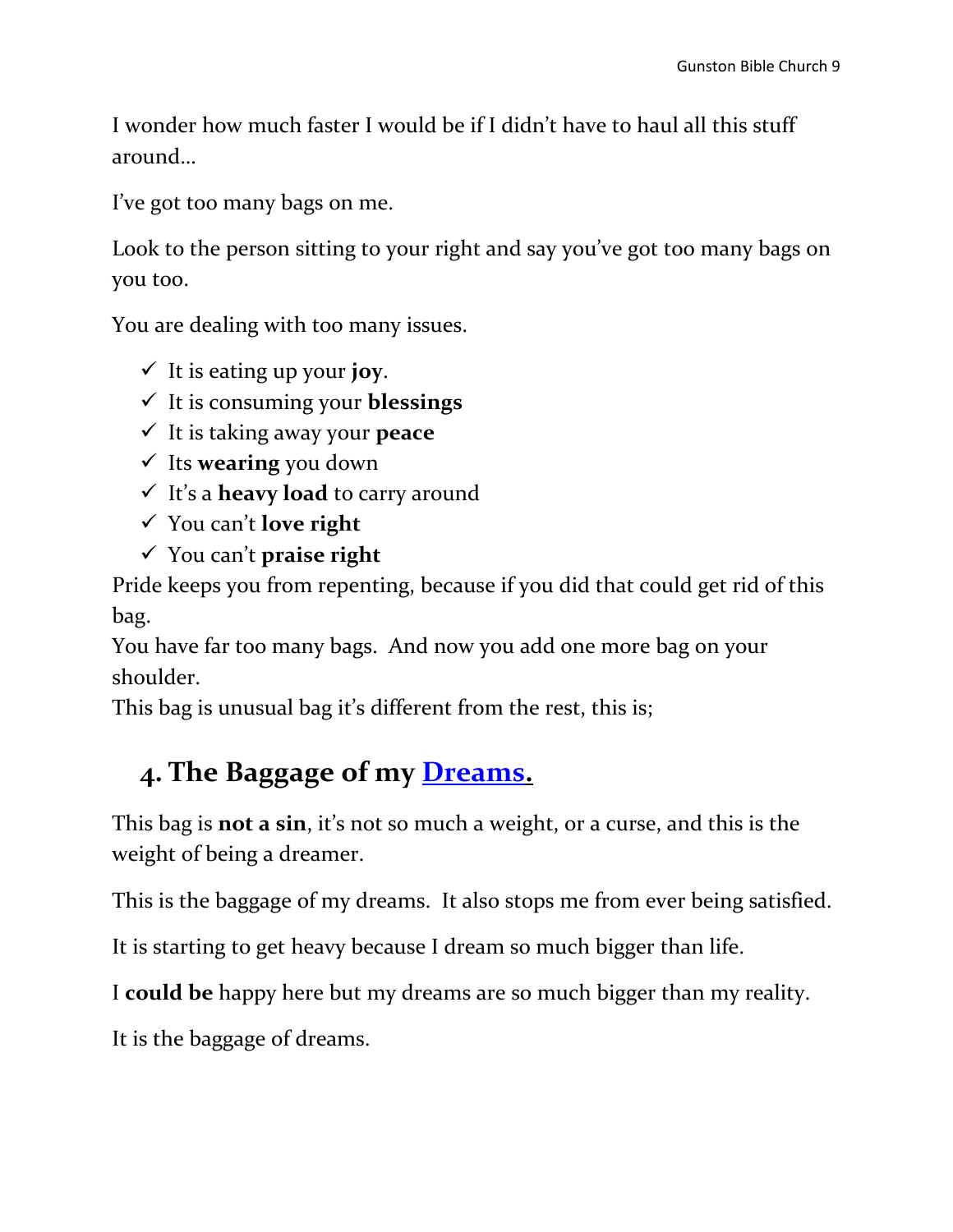#### **Hebrews 13:5,** *"Keep your life free from love of money, and be content with what you have, for he has said, "I will never leave you nor forsake you."*

It is hard to make a dreamer happy because the dreamer is never satisfied, they always want just a little more.

This bag keeps me preoccupied with what I could have been what I should have been, vice what I am…

Now don't get me wrong I probably wouldn't have a problem carrying around my dreams if it had not been for my **Sins**, **Guilt**, and **Pride**.

**Philippians 4:11-12,** *" <sup>11</sup> Not that I am speaking of being in need, for I have learned in whatever situation I am to be content. <sup>12</sup> I know how to be brought low, and I know how to abound. In any and every circumstance, I have learned the secret of facing plenty and hunger, abundance and need."*

Now that you see what it looks like it doesn't seem too funny anymore does it?

I go to **school** with all of these bags, I go to work with them. I even go to **church** with them.

Maybe you are not listening to me; I said I go to church with those bags… And then Christ calls me to come to him, like this and you say, "*What did you say Lord?"* 

*Come to you, you couldn't want me because you see I'm carrying…* 

#### *Sin...*

#### *Guilt...*

#### *Pride...*

Lord I have some stuff in my bags; I got stuff down deep in here that no one knows about. I mean I have some **awful stuff** some **dirty stuff** some **secret stuff.**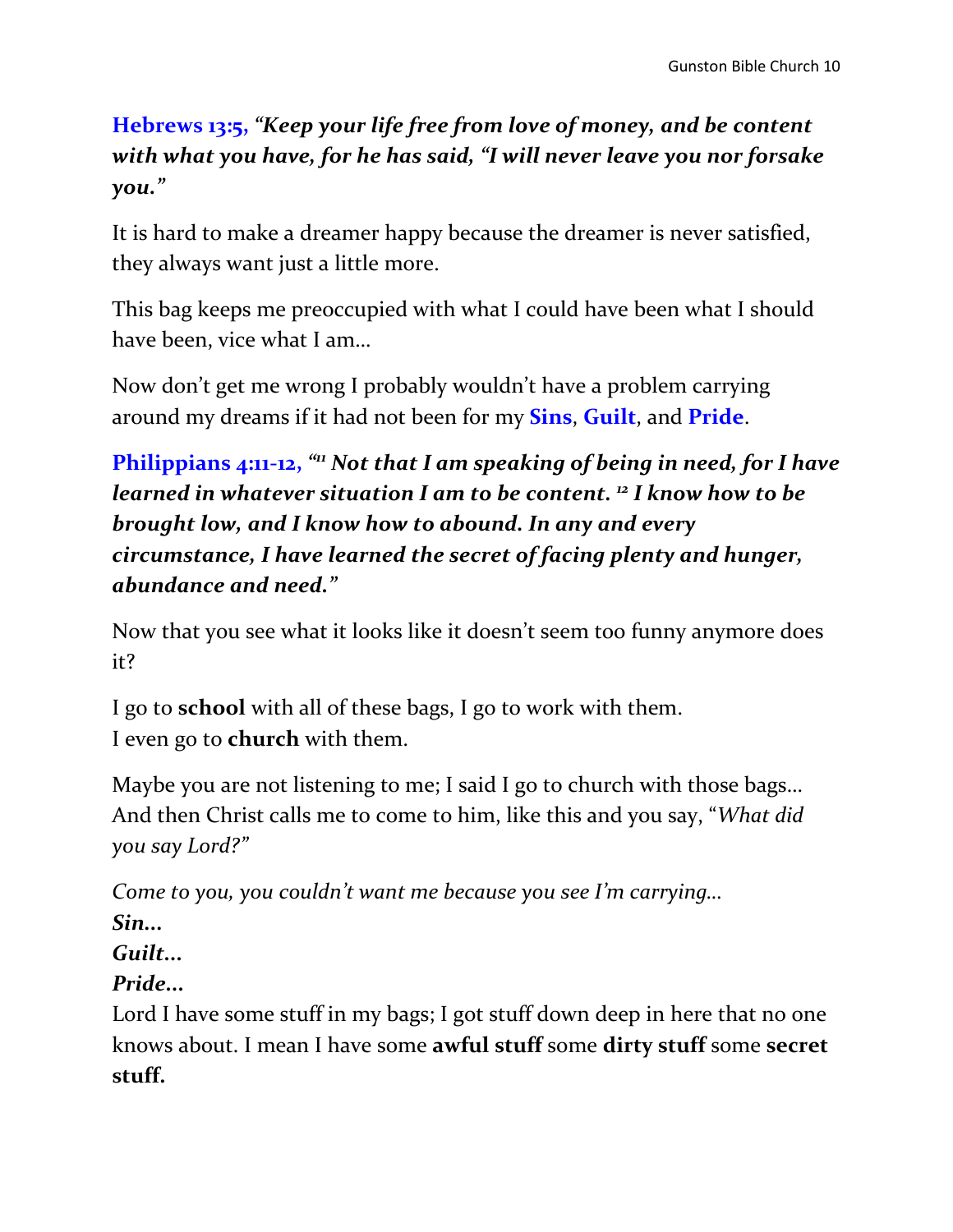Lord I'm coming but I am tired, tired of pulling this entire luggage around with me, everywhere I go.

I'm tired of pretending to be something I am not. I'm tired of smiling like I'm **Ok** when it is not **OK**.

I am tired of acting like I have victory when I **do not have it**. I am tired of acting like I have peace and I do **not have it.**

I have so much stuff on my shoulders, weighing me down all the time, sometimes I fell like **quitting**, just **giving up**.

Has anyone ever felt like giving up, just throwing in the towel?

This bag gets heavier with time, we could manage it when we were younger but as we get older the weight gets heavier and heavier because the bag grows…

Here I come Lord, it is hard for me to praise him properly because all this baggage is restricting me its choking the life out of me.

Have you ever had your praise choked out of you?

I brought all these bags from the house so you can see what a spirit of heaviness looks like.

You have bags all over you, all on top of everything you do; you are trying to deal with this or that all at the same time, its constantly weighing you down.

But now saints please stop what you are doing, and watch what I am about **to show you.** I am about to show you what real worship is all about…

Real worship is… Dropping one bag off your outstretched arm. Real worship starts dropping stuff. **Just let it go.**

In real worship you don't look back to see how it is going to work out, you just let go.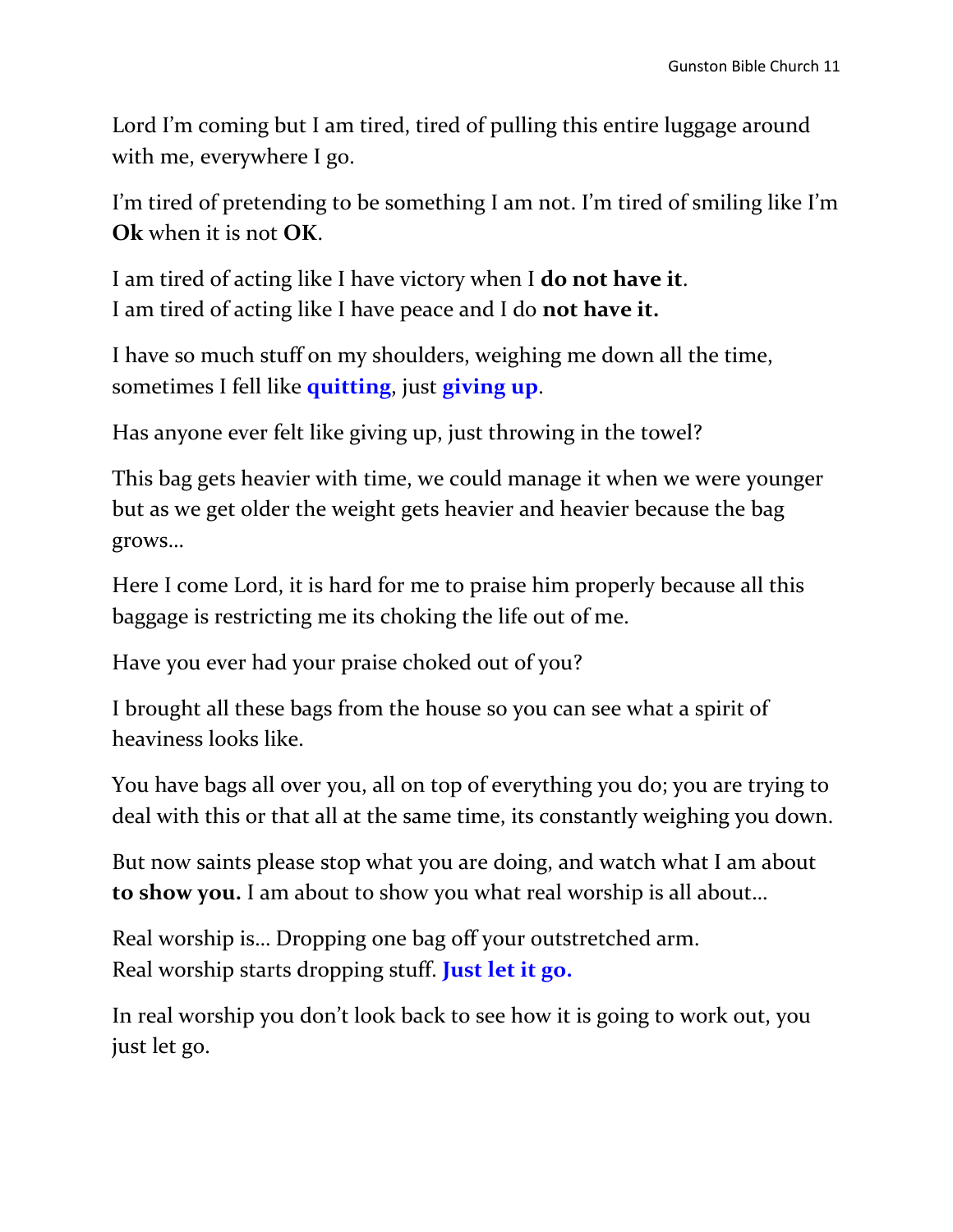In real worship you don't care what **anyone thinks** or says about you, all you are thinking about is getting free.

Real worship say's, "Lord **whatever it takes."**

Whatever it takes for me to have any **joy**... Whatever it takes for me to have any **peace**... Whatever it takes for me to have any **relief**...

Lord I throw myself down in your presence and you cry out help me lord, I need you Lord, I can't make it without you Lord. I need your presence Lord, I need some relief Lord, I need some rest Lord. I can't make it without you Lord.

Lord restores my **joy**, Restore my **blessing**, Restore my **peace**, Lord Restore my **victory**.

#### **What baggage is weighing you down today?**

What baggage do you need to leave here today and not take home with you?

OK, now you see you do not have to leave here with the baggage you came here with. Here are a few scriptures that will help you RESPOND when you are being dragged down by your baggage.

Just remember the Word **RESPOND** and use this method to defeat the Devil.

### **REIST**

**James 4:7,** *"Submit therefore to God. Resist the devil and he will flee from you."*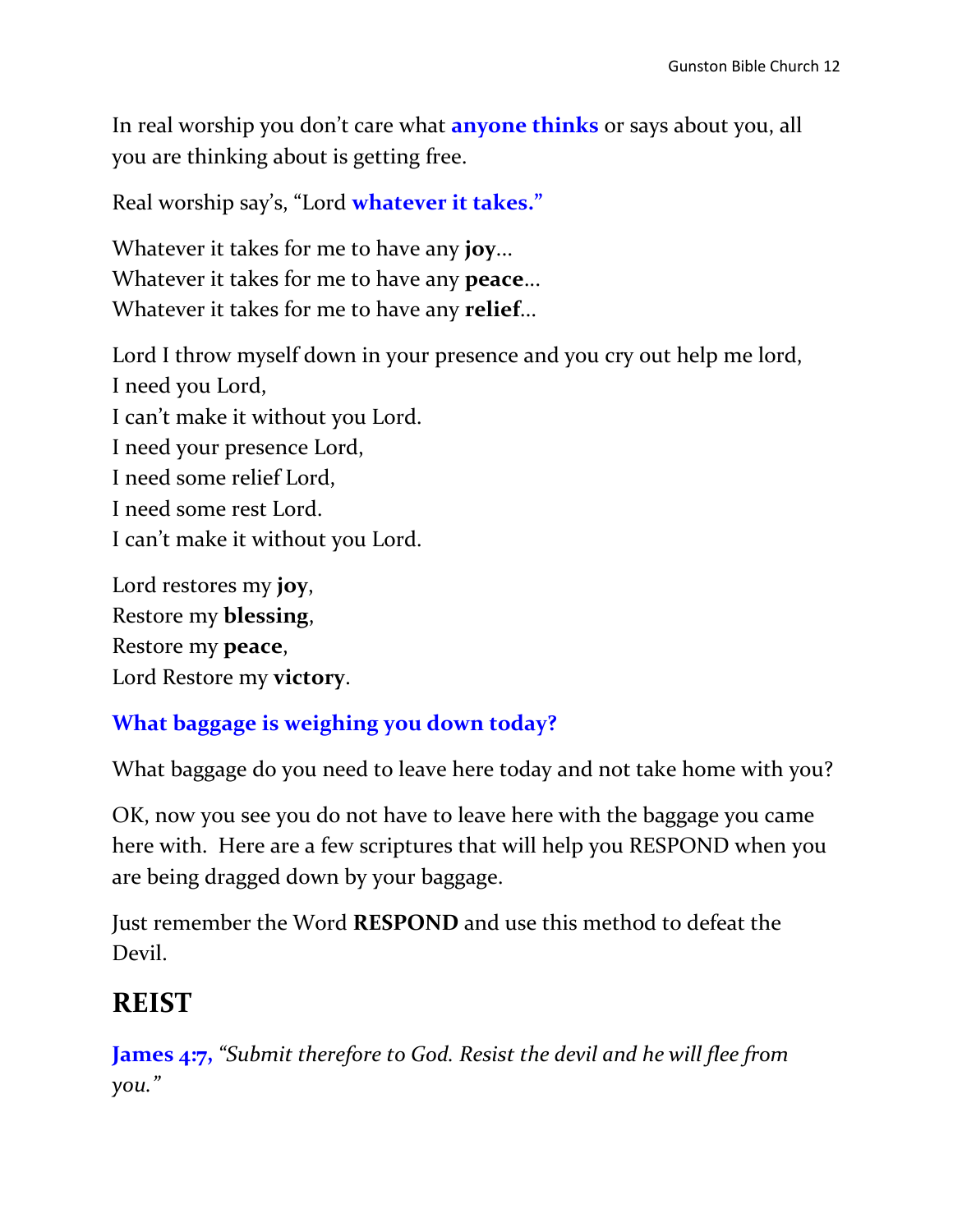## **ESCAPE**

**1 Corinthians 10:13,** *"No temptation has overtaken you but such as is common to man; and God is faithful, who will not allow you to be tempted beyond what you are able, but with the temptation will provide the way of escape also, so that you will be able to endure it."*

# **SEARCH**

**Psalm 139:23-24,**  <sup>23</sup> *"Search me, O God, and know my heart; Try me and know my anxious thoughts; <sup>24</sup> and see if there be any hurtful way in me, And lead me in the everlasting way."* 

# **PLEAD**

**Acts 3:19,** *"Therefore repent and return, so that your sins may be wiped away, in order that times of refreshing may come from the presence of the Lord;"*

# **OVERTHROW**

**2 Corinthians 10:4-5,**  4 *"For the weapons of our warfare are not of the flesh, but divinely powerful for the destruction of fortresses. <sup>5</sup> We are destroying speculations and every lofty thing raised up against the knowledge of God, and we are taking every thought captive to the obedience of Christ,"*

### **NAME**

**Ephesians 6:18,** *"With all prayer and petition pray at all times in the Spirit, and with this in view, be on the alert with all perseverance and petition for all the saints,"*

# **DELIGHT**

**Psalm 37:4,** *"Delight yourself in the LORD; And He will give you the desires of your heart."*

**Remember the verses we started with…**